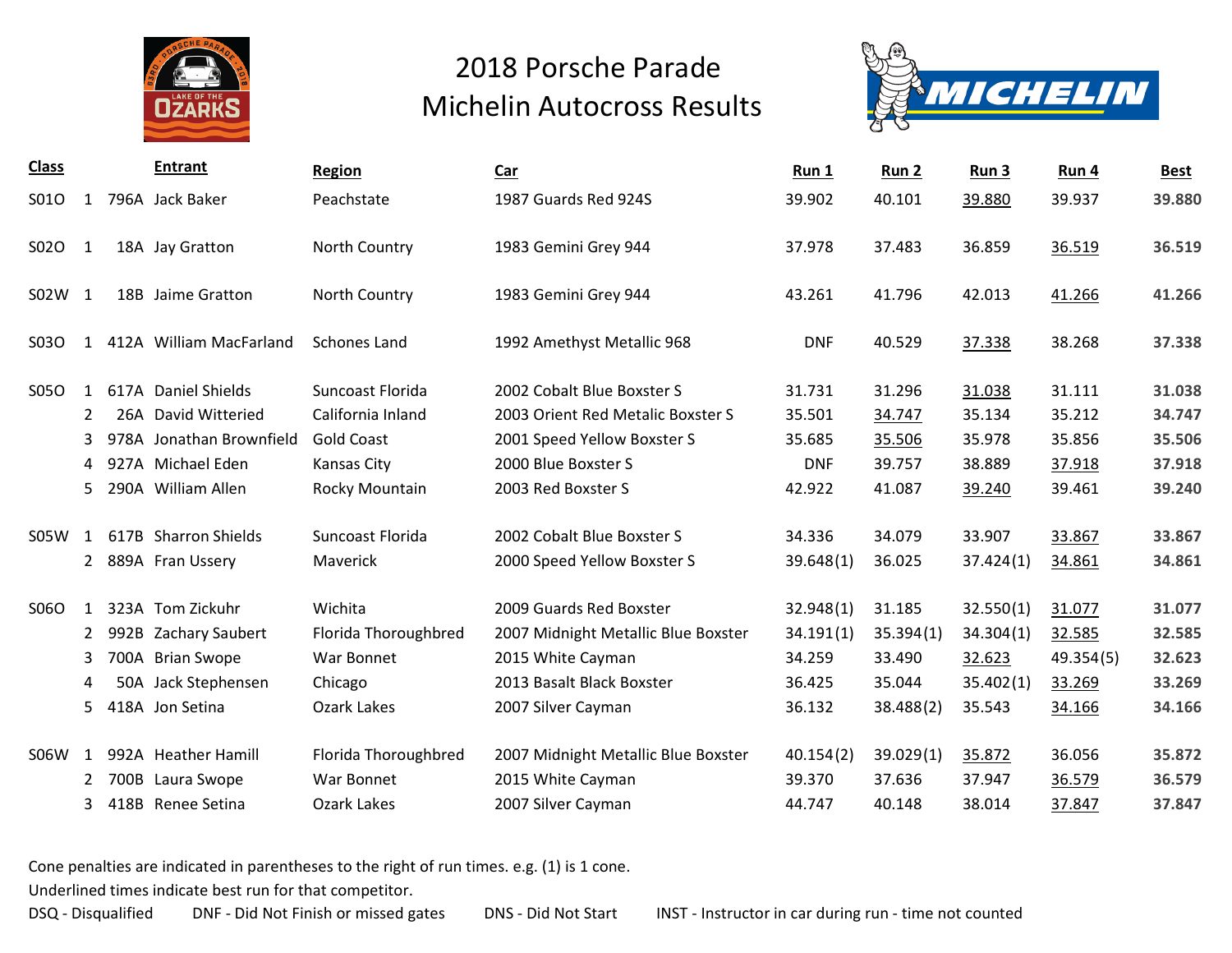



| <b>Class</b>     |      | <b>Entrant</b>        | Region                   | <b>Car</b>                  | Run 1       | Run 2       | Run 3  | Run 4      | <b>Best</b> |
|------------------|------|-----------------------|--------------------------|-----------------------------|-------------|-------------|--------|------------|-------------|
| <b>S07O</b><br>1 |      | 982A Ty Hamill        | Kentucky                 | 2018 White Cayman           | 31.197      | 30.667      | 30.765 | 30.294     | 30.294      |
| $\overline{2}$   |      | 457A Gary Bernard     | Cimarron                 | 2006 Speed Yellow Cayman S  | 31.960      | 32.705      | 31.493 | 31.100     | 31.100      |
| 3                |      | 116A John Thomson     | <b>Rally Sport</b>       | 2013 Blue Boxster S         | 33.957      | 33.052      | 33.384 | 32.235     | 32.235      |
| 4                |      | 746A Maury Hamill     | Suncoast Florida         | 2018 White 718 Cayman       | 34.326      | 33.347      | 33.144 | 32.789     | 32.789      |
| 5                |      | 20B Chester Bailey    | Wichita                  | 2014 Agate Gray Cayman S    | 36.034(1)   | 33.160      | 32.937 | 32.929     | 32.929      |
| 6                |      | 656A Mark Lindner     | <b>Central Wisconsin</b> | 2007 Carrara White Cayman S | 33.044      | 36.029      | 34.724 | 33.476     | 33.044      |
| 7                |      | 466A Charles Bodden   | Chicago                  | 2011 Red Boxster            | 38.517      | 37.020      | 36.833 | 35.662     | 35.662      |
| 8                |      | 284B Greg Currie      | Western Michigan         | 2014 White Cayman S         | <b>DNF</b>  | 42.176      | 38.162 | 36.018     | 36.018      |
| 9                |      | 344A Scott Sherraden  | Wichita                  | 2007 Black Cayman S         | 38.115      | 37.686      | 36.967 | 36.162     | 36.162      |
| 10               | 471A | Bill Jacobi           | Cimarron                 | 2014 White Cayman S         | <b>DNF</b>  | 39.839      | 37.237 | 36.471     | 36.471      |
| 11               |      | 142A Douglas Buchanan | Hawaii                   | 2006 Blue Cayman            | 47.313      | 42.459      | 39.831 | 37.789     | 37.789      |
|                  |      |                       |                          |                             |             |             |        |            |             |
| S07W<br>1        |      | 20A Julie Bailey      | Wichita                  | 2014 Agate Gray Cayman S    | 33.111      | 33.429      | 32.784 | 32.850     | 32.784      |
| $\overline{2}$   | 116B | Diane Thomson         | <b>Rally Sport</b>       | 2013 Blue Boxster S         | 39.427(1)   | 37.755      | 35.826 | 38.285     | 35.826      |
| 3                |      | 471B Jean Kelley      | Cimarron                 | 2014 White Cayman S         | <b>DNF</b>  | 39.334      | 36.705 | 36.471     | 36.471      |
| 4                | 344B | Cindy Sherraden       | Wichita                  | 2007 Black Cayman S         | 40.583      | 38.417      | 36.700 | 39.833(1)  | 36.700      |
|                  |      |                       |                          |                             |             |             |        |            |             |
| <b>S08O</b><br>1 |      | 39A David Seeland     | Rocky Mountain           | 1995 Yellow 993             | 42.341      | 41.914      | 42.619 | 40.063     | 40.063      |
|                  |      |                       |                          |                             |             |             |        |            |             |
| S09O<br>1        |      | 778B Adam Darst       | Rocky Mountain           | 2002 Silver 911             | 36.759      | 33.675      | 33.808 | 33.066     | 33.066      |
| $\overline{2}$   |      | 43A Daniel Saxton     | Peachstate               | 2001 Meridian 996           | 38.958(1)   | 35.768      | 35.044 | 34.783     | 34.783      |
| 3                | 432B | <b>Bill Riley</b>     | Suncoast Florida         | 2004 GT Silver 911          | 36.582      | 35.561      | 34.990 | 34.942     | 34.942      |
| 4                |      | 849A Rick Harris      | Kansas City              | 2002 Silver 996             | 40.206      | 36.671      | 36.278 | 35.482     | 35.482      |
|                  |      |                       |                          |                             |             |             |        |            |             |
| S09W<br>1        |      | 849B Mandi Harris     | Kansas City              | 2002 Silver 996             | <b>INST</b> | <b>INST</b> | 41.174 | <b>DNF</b> | 41.174      |

Cone penalties are indicated in parentheses to the right of run times. e.g. (1) is 1 cone.

Underlined times indicate best run for that competitor.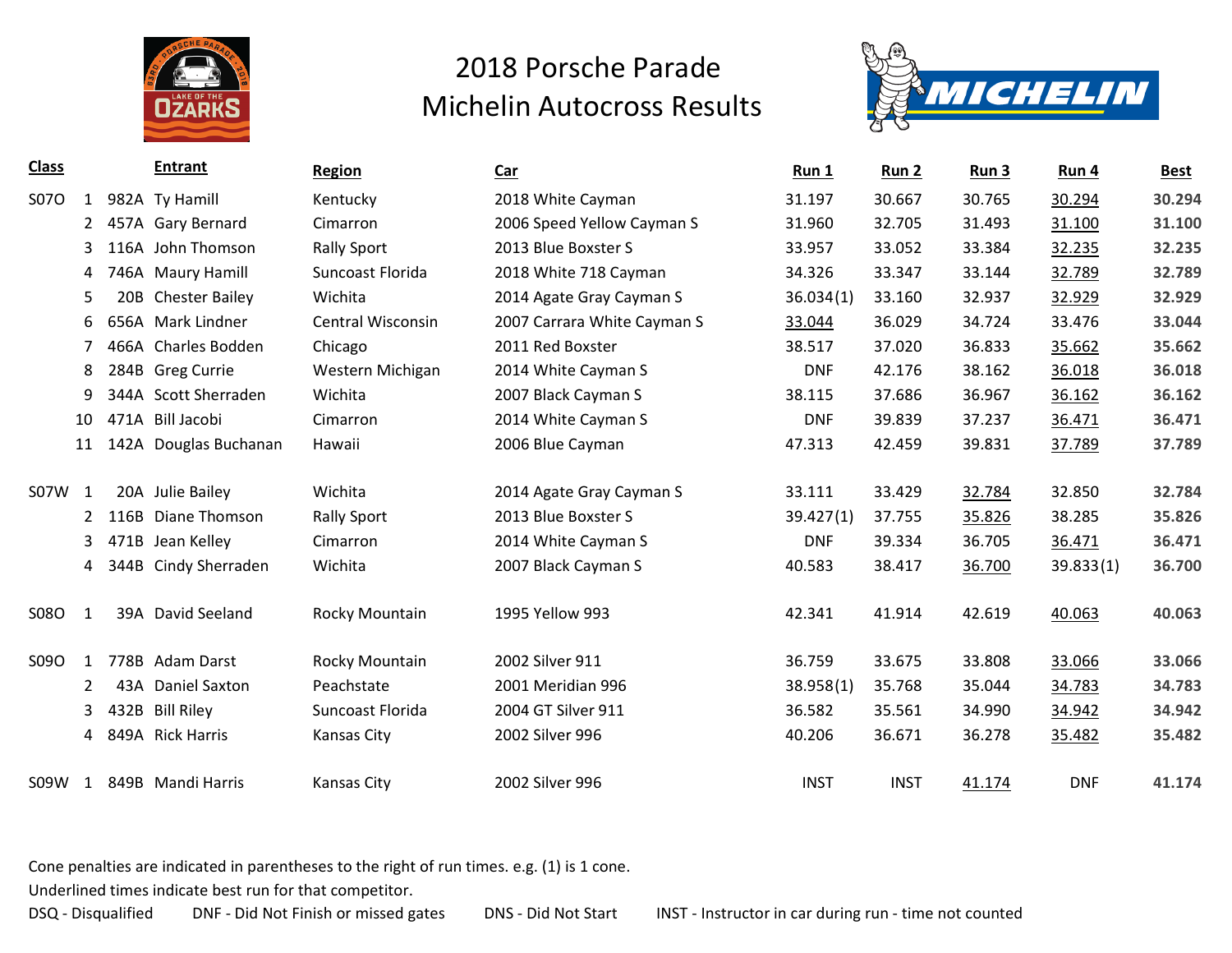



| <b>Class</b>      |   |      | <b>Entrant</b>        | <b>Region</b>     | <u>Car</u>                             | <u>Run 1</u> | <u>Run 2</u> | Run <sub>3</sub> | <u>Run 4</u> | <b>Best</b> |
|-------------------|---|------|-----------------------|-------------------|----------------------------------------|--------------|--------------|------------------|--------------|-------------|
| S <sub>10</sub> O |   |      | 160A Kyle Rathbun     | <b>Gold Coast</b> | 2018 Guards Red 911 Carrera T          | 33.233       | 32.514       | 31.921           | 31.267       | 31.267      |
|                   |   |      | 302A Paul Young       | San Diego         | 2006 Orange Pearl Metallic 911 Carrera | 34.509       | 33.580       | 33.047           | 32.683       | 32.683      |
|                   |   |      | 3 1022A Deems Riddle  | Tennessee         | 2012 Aqua Blue 991 Carrera             | 35.472       | 33.709       | 35.604(1)        | <b>DNF</b>   | 33.709      |
|                   | 4 |      | 171A Chip Hammond     | Inland Northwest  | 2007 Guards Red 997                    | 44.225       | 37.403       | 36.449           | 35.469       | 35.469      |
|                   |   |      | 5 500A Carleton Davis | Central Wisconsin | 2006 Silver 997                        | 43.628       | 39.438       | 38.841           | 38.688       | 38.688      |
|                   |   |      |                       |                   |                                        |              |              |                  |              |             |
| <b>S10W</b>       |   | 171B | Tillie Hammond        | Inland Northwest  | 2007 Guards Red 997                    | 38.950       | 38.490       | 36.947           | 35.243       | 35.243      |

Cone penalties are indicated in parentheses to the right of run times. e.g. (1) is 1 cone.

Underlined times indicate best run for that competitor.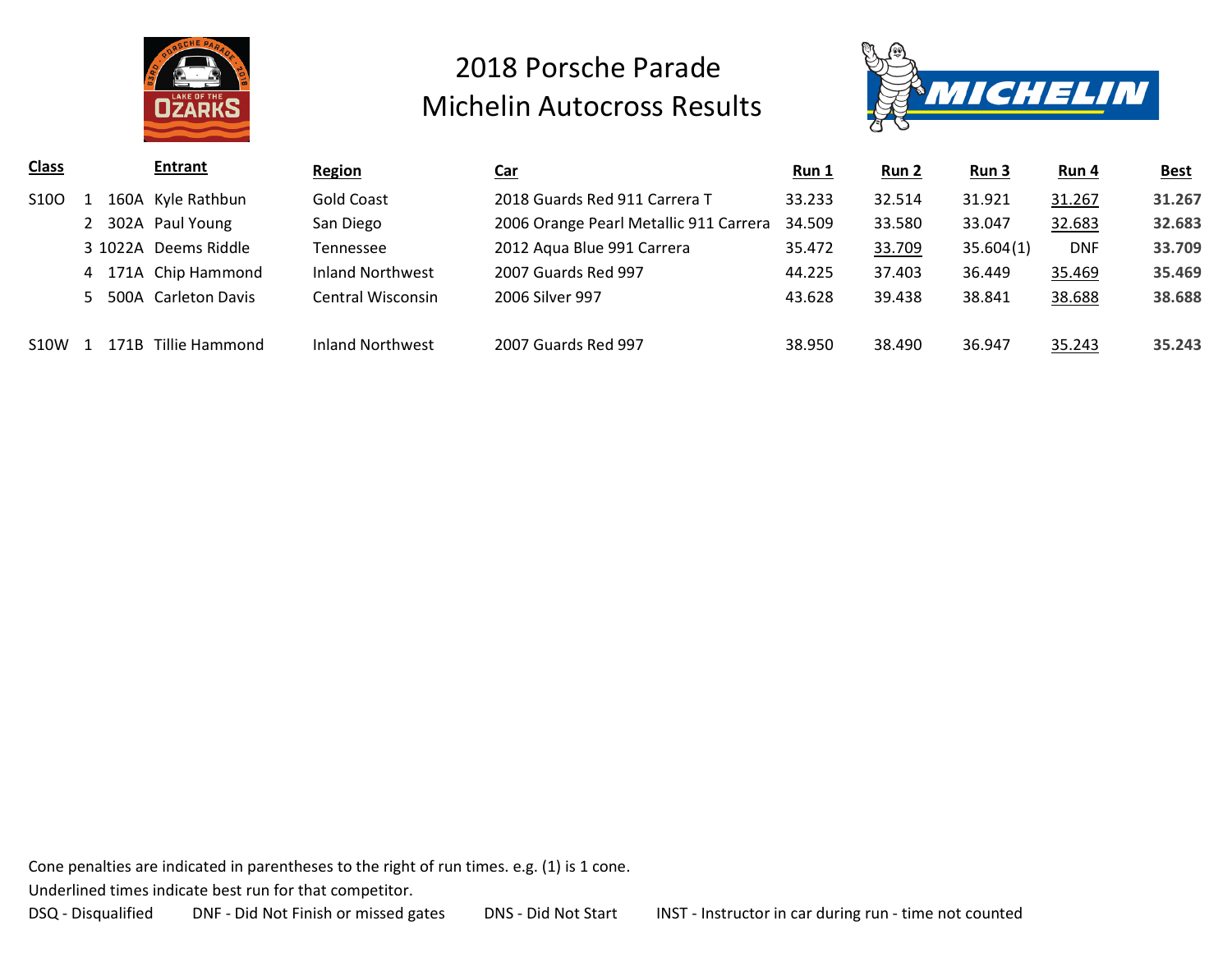



| <b>Class</b>     |      | <b>Entrant</b>          | <b>Region</b>         | <b>Car</b>                              | <b>Run 1</b> | <u>Run 2</u> | <u>Run 3</u> | Run 4      | <b>Best</b> |
|------------------|------|-------------------------|-----------------------|-----------------------------------------|--------------|--------------|--------------|------------|-------------|
| <b>S110</b><br>1 |      | 42A Thomas Provasi      | Loma Prieta           | 2016 White Cayman GTS                   | 34.323(1)    | 32.049       | 31.630       | 31.779     | 31.630      |
|                  |      | 382A Andy Williams      | Alabama               | 2016 White Boxster Spyder               | 32.403       | 31.701       | 35.566(2)    | 31.894     | 31.701      |
| 3                | 897A | <b>Gary Whitaker</b>    | <b>Bluegrass</b>      | 2011 White Boxster Spyder               | 32.217       | 31.955       | 33.265(1)    | 32.864     | 31.955      |
| 4                |      | 305B Victor Eloy        | Lincoln Trail         | 2012 Midnight Blue 997 GTS4             | 33.677       | 33.449       | 33.256       | 32.278     | 32.278      |
| 5.               |      | 778A Dan Darst          | Chicago               | 2015 Black 911 GTS                      | 36.150       | 34.258       | 34.138       | 32.913     | 32.913      |
| 6.               |      | 552A Christopher Geiler | St Louis              | 2018 White Cayman S                     | 33.346       | 33.562       | 33.091       | 33.518     | 33.091      |
|                  |      | 176A Richard McGowan    | <b>Smoky Mountain</b> | 2016 GT Silver Cayman GTS               | 33.722       | 33.429       | 34.376       | 33.832     | 33.429      |
| 8                |      | 495A Terry Davis        | Southern Indian       | 2014 Dark Metallic Blue 911 Carrera 4S  | 34.376       | 34.288       | 33.479       | 34.429     | 33.479      |
| 9                |      | 562A Mark Krekorian     | Suncoast Florida      | 2014 Amaranth Red Metallic 991          | 34.505       | 34.544       | 33.604       | 33.542     | 33.542      |
| 10               |      | 34A Howard Gilson       | Southeast Michigan    | 2011 Platinum Silver Metallic Boxster S | 34.121       | 33.878       | 34.016       | 34.903     | 33.878      |
| 11               |      | 444A Denny Payne        | <b>Smoky Mountain</b> | 2016 Sapphire Blue Cayman GTS           | 34.722       | 33.964       | 34.081       | 35.266(1)  | 33.964      |
| 12               |      | 974A Wade Kesner        | White River           | 2017 White 991S                         | <b>INST</b>  | 36.477       | 36.173       | 34.847     | 34.847      |
| 13               |      | 827A Ken Provasi        | Rocky Mountain        | 2018 White Cayman GTS                   | 35.508       | 35.373       | 35.495       | <b>DNS</b> | 35.373      |
| 14               |      | 390A Botho von Bose     | Upper Canada          | 2006 Blue 997 Club Coupe                | 40.771(2)    | 36.640       | 35.713       | 37.253     | 35.713      |
| 15               |      | 979A Phil Mullen        | Arizona Mountain      | 2009 Grey 911 Carrera 4S                | 38.191       | 37.810       | 36.282       | 36.686     | 36.282      |
| 16               |      | 315A Scott Stubbs       | Maverick              | 2011 White Boxster Spyder               | <b>INST</b>  | <b>INST</b>  | 39.031       | 38.096     | 38.096      |
| 17               |      | 315J Seth Stubbs        | Maverick              | 2011 White Boxster Spyder               | <b>INST</b>  | 44.356       | 38.623       | 38.559     | 38.559      |
| 20               |      | 987A Nick Wollenman     | Kansas City           | 2005 Martini 911 Carrera S              | <u>DSQ</u>   | <u>DSQ</u>   | DSQ          | <u>DSQ</u> | <b>DSQ</b>  |
| 21               |      | 988A Robert Wollenman   | Kansas City           | 2005 Martini 911 Carrera S              | DSQ          | DSQ          | <b>DSQ</b>   | DSQ        | <b>DSQ</b>  |
| S11W<br>-1       | 42B  | Sandy Provasi           | Loma Prieta           | 2016 White Cayman GTS                   | 34.273       | 34.209       | 35.163       | <b>DNS</b> | 34.209      |
| 2                | 315B | Pamela Stubbs           | Maverick              | 2011 White Boxster Spyder               | <b>INST</b>  | <b>INST</b>  | 41.083       | 37.293     | 37.293      |

Cone penalties are indicated in parentheses to the right of run times. e.g. (1) is 1 cone.

Underlined times indicate best run for that competitor.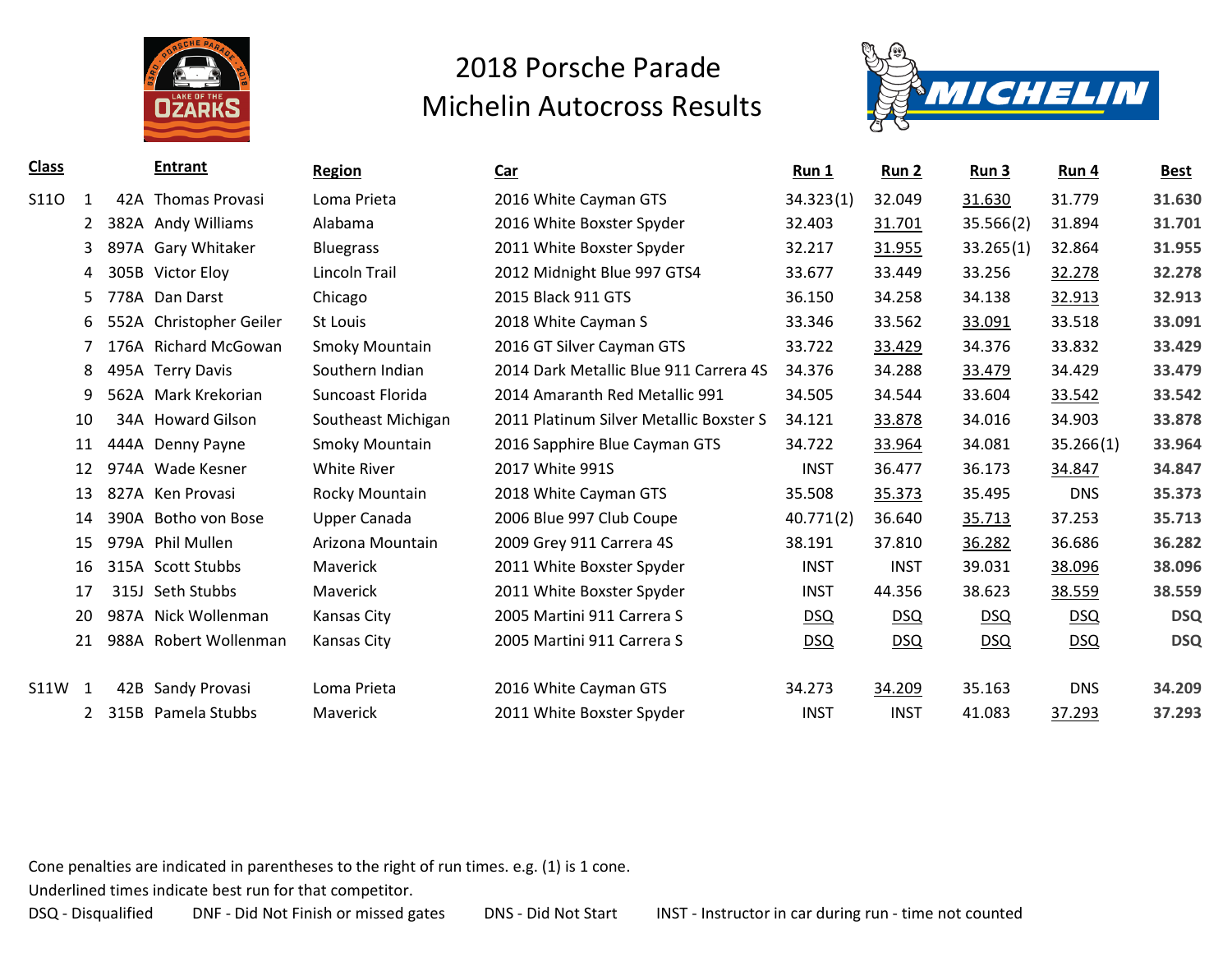



| <b>Class</b> |                |      | <b>Entrant</b>       | <b>Region</b>            | Car                                  | Run 1       | Run 2     | Run 3       | Run 4     | <b>Best</b> |
|--------------|----------------|------|----------------------|--------------------------|--------------------------------------|-------------|-----------|-------------|-----------|-------------|
| <b>S120</b>  | $\mathbf{1}$   | 303A | Jeffrey Jackson      | Southern Indian          | 2007 White 911 GT3                   | 31.996      | 31.227    | 33.883(1)   | 31.653    | 31.227      |
|              | $\mathbf{2}$   |      | 330A Stephen Downing | Pacific Northwest        | 2007 Carrara White 997 GT3           | 31.299      | 31.589    | 31.445      | 31.398    | 31.299      |
|              | 3              | 38B  | Dennis Coplen        | Pacific Northwest        | 2016 Carmine Red Cayman GT4          | 34.092(1)   | 31.899    | 32.574      | 32.525    | 31.899      |
|              | 4              | 502A | <b>Darrell Frett</b> | Central Iowa             | 2004 Silver 911 GT3                  | 35.100(1)   | 33.084    | 33.614      | 33.674    | 33.084      |
|              | 5              |      | 808A Ned Caldwell    | Ozark Lakes              | 2018 White 911 GT3                   | 36.988      | 34.843    | 33.129      | 33.632    | 33.129      |
|              | 6              |      | 795A Floyd Buck      | Lone Star                | 2017 White 911 GT3                   | 33.694      | 33.935    | 33.283      | 33.634    | 33.283      |
|              |                |      | 7 1032A Victor Wang  |                          | 2016 Grey Cayman GT4                 | 39.660      | 36.242    | <b>INST</b> | 35.219    | 35.219      |
|              |                |      |                      |                          |                                      |             |           |             |           |             |
| <b>S12W</b>  | 1              |      | 105B Wendy Gulick    | <b>Pacific Northwest</b> | 2016 Carmine Red Cayman GT4          | 33.858      | 36.271(1) | 33.934      | 32.479    | 32.479      |
|              | $\mathbf{2}$   |      | 330B Mary Downing    | Pacific Northwest        | 2007 Carrara White 997 GT3           | 37.520      | 37.030    | 36.204      | 37.152    | 36.204      |
|              | 3              | 795B | Tammi Buck           | Lone Star                | 2017 White 911 GT3                   | 41.982      | 39.722    | 40.292      | 39.446    | 39.446      |
|              |                |      |                      |                          |                                      |             |           |             |           |             |
| <b>S130</b>  | $\mathbf{1}$   |      | 688A Randy Kaplin    | Cimarron                 | 2016 Lava Orange 911 GT3RS           | 32.156      | 31.906    | 31.483      | 32.516    | 31.483      |
|              | $2^{\circ}$    |      | 490A Val Korry       | Pacific Northwest        | 2016 Yatching Blue 991 GT3RS         | 32.131      | 33.861(1) | 36.857(2)   | 32.444    | 32.131      |
|              | 3.             |      | 339A Murray Bartel   | Michiana                 | 2014 Agate Grey Metallic 911 Turbo S | 32.575      | 32.759    | 32.139      | 33.907    | 32.139      |
|              | 4              |      | 571A Paul Frohnert   | St Louis                 | 2008 Atlas Grey Turbo                | 37.745      | 36.144    | 34.967      | 34.873    | 34.873      |
|              | 5.             |      | 326A Wilbur Stover   | <b>Silver Sage</b>       | 2002 Zanzibar Red 911 GT2            | 37.492      | 35.756    | 35.582      | 34.946    | 34.946      |
|              |                |      |                      |                          |                                      |             |           |             |           |             |
| <b>S140</b>  | 1              |      | 695A Donald Therien  | Appalachian              | 2018 Night Blue Metallic Macan GTS   | 35.986      | 35.307    | 35.341      | 34.506    | 34.506      |
|              | $\mathbf{2}$   |      | 790A Gary Gaither    | Wichita                  | 2008 Meteor Gray Cayenne S           | 39.510(2)   | 35.138    | 37.221(1)   | 35.965    | 35.138      |
|              | 3              |      | 46A Kurt Gibson      | <b>Ozark Lakes</b>       | 2014 White Cayenne Diesel            | 35.499      | 35.607    | 35.310      | 37.292    | 35.310      |
|              | 4              |      | 551A Michael Parker  | <b>Smoky Mountain</b>    | 2015 White Macan S                   | 35.716      | 38.671(1) | 36.508      | 39.492(2) | 35.716      |
|              |                |      |                      |                          |                                      |             |           |             |           |             |
| S14W         | 1              |      | 551B Suzan Bowman    | Smoky Mountain           | 2015 White Macan S                   | 45.099      | 36.366    | 35.954      | 35.005    | 35.005      |
|              | $\overline{2}$ |      | 46B Angie Gibson     | Ozark Lakes              | 2014 White Cayenne Diesel            | 37.519      | 39.014    | 36.553      | 35.571    | 35.571      |
|              | 3.             |      | 790B Shelley Gaither | Wichita                  | 2008 Meteor Gray Cayenne S           | <b>INST</b> | 45.852    | 43.959      | 41.546    | 41.546      |

Cone penalties are indicated in parentheses to the right of run times. e.g. (1) is 1 cone.

Underlined times indicate best run for that competitor.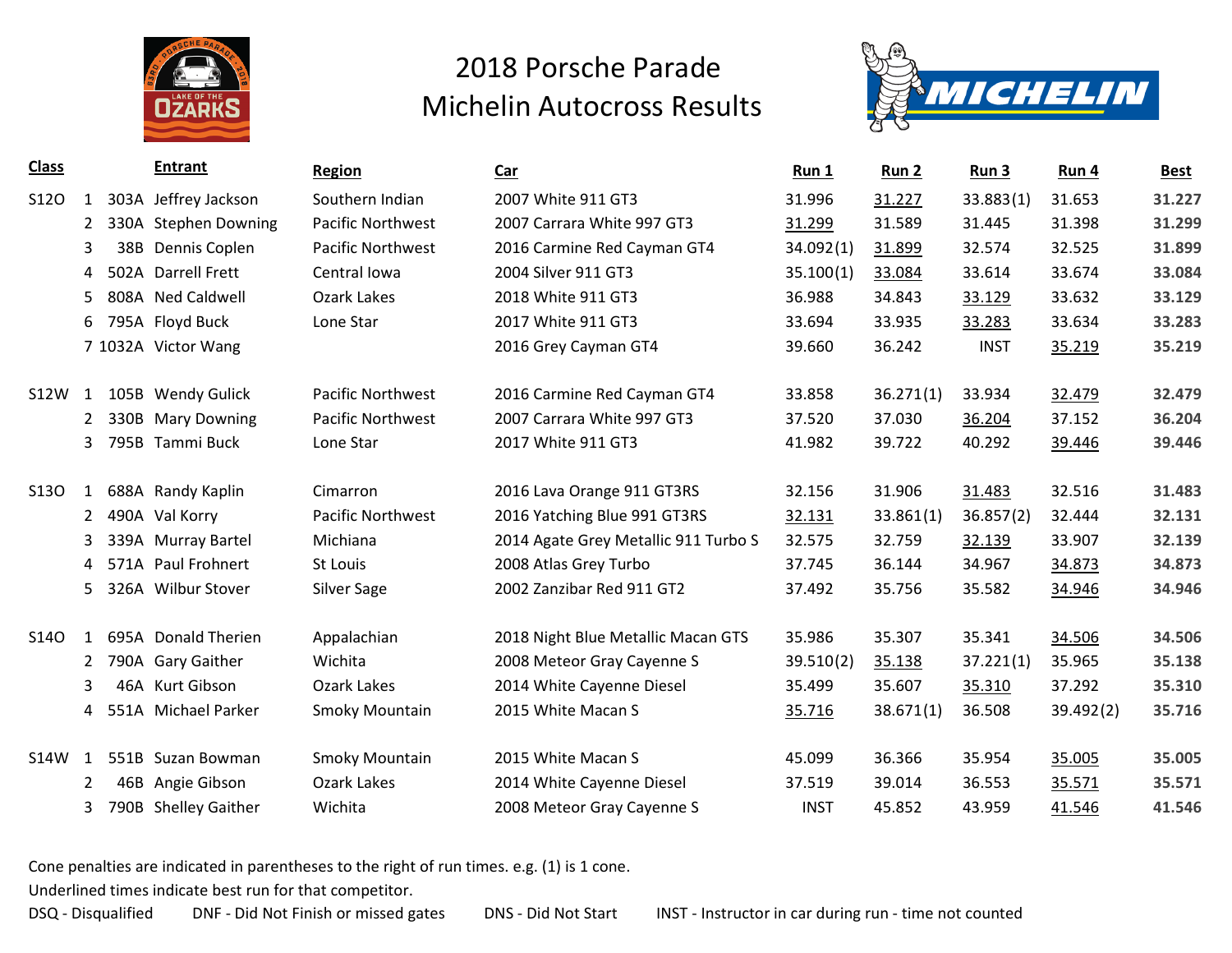



| <b>Class</b> |              |      | <b>Entrant</b>        | <b>Region</b>            | $Car$                        | Run 1       | <u>Run 2</u> | Run3      | Run 4      | <b>Best</b> |
|--------------|--------------|------|-----------------------|--------------------------|------------------------------|-------------|--------------|-----------|------------|-------------|
| <b>S150</b>  | 1            |      | 557A Roger Briggs     | Maverick                 | 2010 Gray Panamera Turbo     | 35.748      | 32.793       | 32.757    | 32.794     | 32.757      |
|              | $\mathbf{2}$ |      | 641A Jeffrey Estein   | Rocky Mountain           | 2014 Dunkle Blue Panamera 4S | 38.996      | 38.281       | 39.196    | 38.358     | 38.281      |
| <b>S15W</b>  | 1            | 61B  | <b>Wendy Shoffit</b>  | Maverick                 | 2017 White Macan Turbo       | 37.701      | 36.201       | 34.839    | 38.073(1)  | 34.839      |
|              | $\mathbf{2}$ | 641B | Justine Estein        | Rocky Mountain           | 2014 Dunkle Blue Panamera 4S | 40.322      | 38.557       | 38.764    | 39.330     | 38.557      |
|              | 3            | 557B | <b>Heather Briggs</b> | <b>Maverick</b>          | 2010 Gray Panamera Turbo     | 52.312      | <b>DNF</b>   | 40.404    | <b>DNF</b> | 40.404      |
| P010         | 1            |      | 488A Randal Goodman   | War Bonnet               | 1968 Burgundy Red 912        | 42.642      | 41.617       | 40.713    | 41.181     | 40.713      |
| P020         | 1            |      | 231A Steven Smith     | St Louis                 | 1973 Orange 914              | 41.432      | 41.163       | 40.801    | 40.408     | 40.408      |
| P03O         | 1            |      | 730A Kris Pippin      | Kansas City              | 1984 Red 944                 | 34.345      | 33.436       | 33.274    | 32.996     | 32.996      |
|              |              |      | 2 427A Carey Spreen   | Maverick                 | 1987 Red 924S                | 34.882      | 34.148       | 36.345(1) | 34.458     | 34.148      |
|              | 3            |      | 751A Keenan Morris    | Ozark                    | 1983 White 944               | 37.641      | 35.995       | 34.245    | 34.264     | 34.245      |
|              | 4            |      | 443A Bud Bohrer       | <b>Pacific Northwest</b> | 1988 Alpine White 944        | 37.141(1)   | 35.312       | 34.956    | 34.319     | 34.319      |
|              | 5.           |      | 420A Samuel Jones     | Ozark Lakes              | 1986 Red 944                 | <b>INST</b> | 40.827       | 41.212    | 39.317     | 39.317      |
| P03W 1       |              |      | 427B Sue Crimm        | Maverick                 | 1987 Red 924S                | 37.044      | 36.884       | 37.210    | 38.153     | 36.884      |
|              | $2^{\circ}$  |      | 427C Geneva Spreen    | Maverick                 | 1987 Red 924S                | 44.518      | 45.015       | 42.694    | 41.721     | 41.721      |
|              | 3            |      | 420B Marsha Jones     | Ozark Lakes              | 1986 Red 944                 | 43.345      | 44.285       | 41.907    | 42.084     | 41.907      |

Cone penalties are indicated in parentheses to the right of run times. e.g. (1) is 1 cone.

Underlined times indicate best run for that competitor.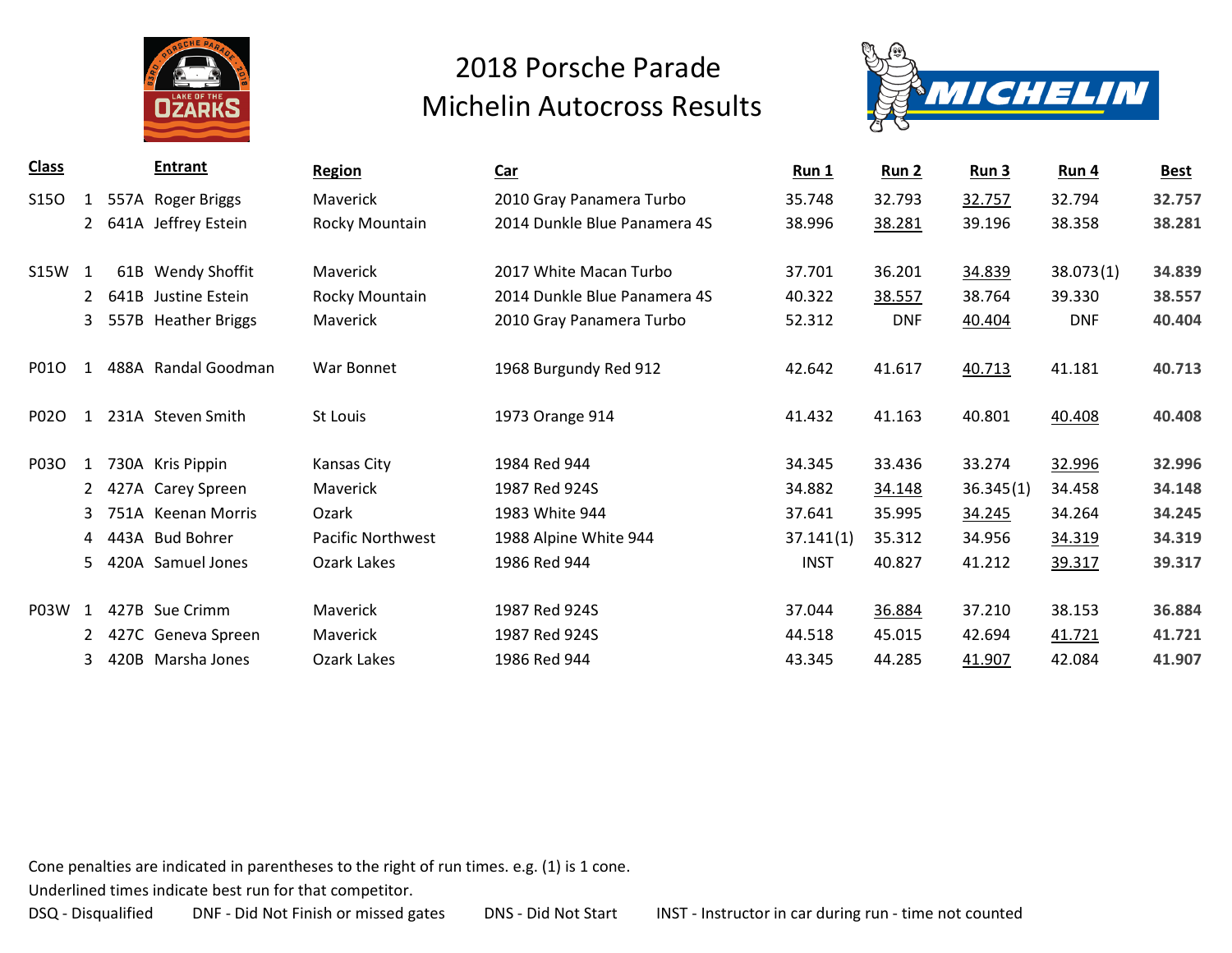



| <b>Class</b> |                | <b>Entrant</b>         | <b>Region</b>            | $Car$                         | Run 1       | Run 2     | Run 3  | Run 4  | <b>Best</b> |
|--------------|----------------|------------------------|--------------------------|-------------------------------|-------------|-----------|--------|--------|-------------|
| P04O         | $\mathbf{1}$   | 558A Kim Crumb         | Nord Stern               | 1989 Guards Red 928 GT        | 34.608      | 34.115    | 33.573 | 33.014 | 33.014      |
|              | $\mathbf{2}$   | 913A Steven Kidd       | <b>Gold Coast</b>        | 1991 Blue 944 S2              | 34.520      | 33.858    | 33.383 | 33.835 | 33.383      |
|              | 3              | 217A Brian Thomas      | Cimarron                 | 1995 Speed Yellow 968         | 36.516      | 34.984    | 34.850 | 35.366 | 34.850      |
|              | 4              | 308A Charles Schmeling | <b>Central Wisconsin</b> | 1986 Guards Red 944 Turbo     | 35.943      | 37.050    | 40.872 | 39.055 | 35.943      |
|              | 5              | 749B Ryan Mcgee        | Nord Stern               | 1990 Guards Red 944 S2        | 38.730      | 37.249    | 36.602 | 36.634 | 36.602      |
|              | 6.             | 272B Phillip Kish      | <b>Rally Sport</b>       | 1989 Black 944 Turbo          | 39.670      | 39.832    | 37.701 | 38.338 | 37.701      |
|              |                |                        |                          |                               |             |           |        |        |             |
| P04W         | 1              | 913B Dottie Kidd       | <b>Gold Coast</b>        | 1991 Cobalt Blue 944 S2       | 39.032(1)   | 37.658    | 36.771 | 37.391 | 36.771      |
|              |                | 2 272A Francie Kish    | <b>Rally Sport</b>       | 1989 Black 944 Turbo          | <b>DNF</b>  | 41.638    | 40.202 | 40.093 | 40.093      |
|              | 3              | 749A Lara Dant         | Nord Stern               | 1990 Guards Red 944 S2        | 47.385      | 42.139    | 40.323 | 40.729 | 40.323      |
|              |                |                        |                          |                               |             |           |        |        |             |
| <b>P050</b>  | 1              | 122A Terry Zaccone     | Golden Gate              | 1968 Red 911L                 | 35.386      | 34.095    | 34.253 | 33.688 | 33.688      |
|              |                |                        |                          |                               |             |           |        |        |             |
| <b>P06O</b>  | $\mathbf{1}$   | 240A Don Lillig        | Kansas City              | 1972 Sepia Brown 911          | 35.070(1)   | 32.904    | 32.974 | 33.118 | 32.904      |
|              | $\overline{2}$ | 49A Vic Rola           | Smoky Mountain           | 1972 Light Ivory / White 911E | 36.764      | 36.898    | 36.787 | 37.143 | 36.764      |
|              | 3              | 648A Gunther Mench     | Big Island Hawaii        | 1974 Blue Metallic 911        | <b>INST</b> | 48.361    | 44.085 | 45.123 | 44.085      |
|              |                |                        |                          |                               |             |           |        |        |             |
| <b>P070</b>  | 1              | 90A R Moist            | Ozark Lakes              | 1980 Grey 911                 | 34.146      | 36.463(1) | 33.457 | 33.387 | 33.387      |
|              | $\mathcal{L}$  | 807A Michael Gerber    | Ozark Lakes              | 1979 Sienna Metallic 911      | 38.877      | 38.344    | 36.286 | 37.429 | 36.286      |
|              | 3              | 996B Zak Estrada       | Chicago                  | 1983 Wine Red 911SC           | 40.400      | 41.086    | 40.867 | 41.993 | 40.400      |
|              |                |                        |                          |                               |             |           |        |        |             |
| P07W 1       |                | 90B Hannah O'Dell      | Ozark Lakes              | 1980 Grey 911                 | 61.013      | 48.882    | 46.654 | 51.169 | 46.654      |
|              |                |                        |                          |                               |             |           |        |        |             |
| <b>P080</b>  | 1              | 423A Mike Holtzclaw    | Alaska                   | 1985 Guards Red 911 Carerra   | 36.835      | 36.414    | 35.681 | 35.266 | 35.266      |

Cone penalties are indicated in parentheses to the right of run times. e.g. (1) is 1 cone.

Underlined times indicate best run for that competitor.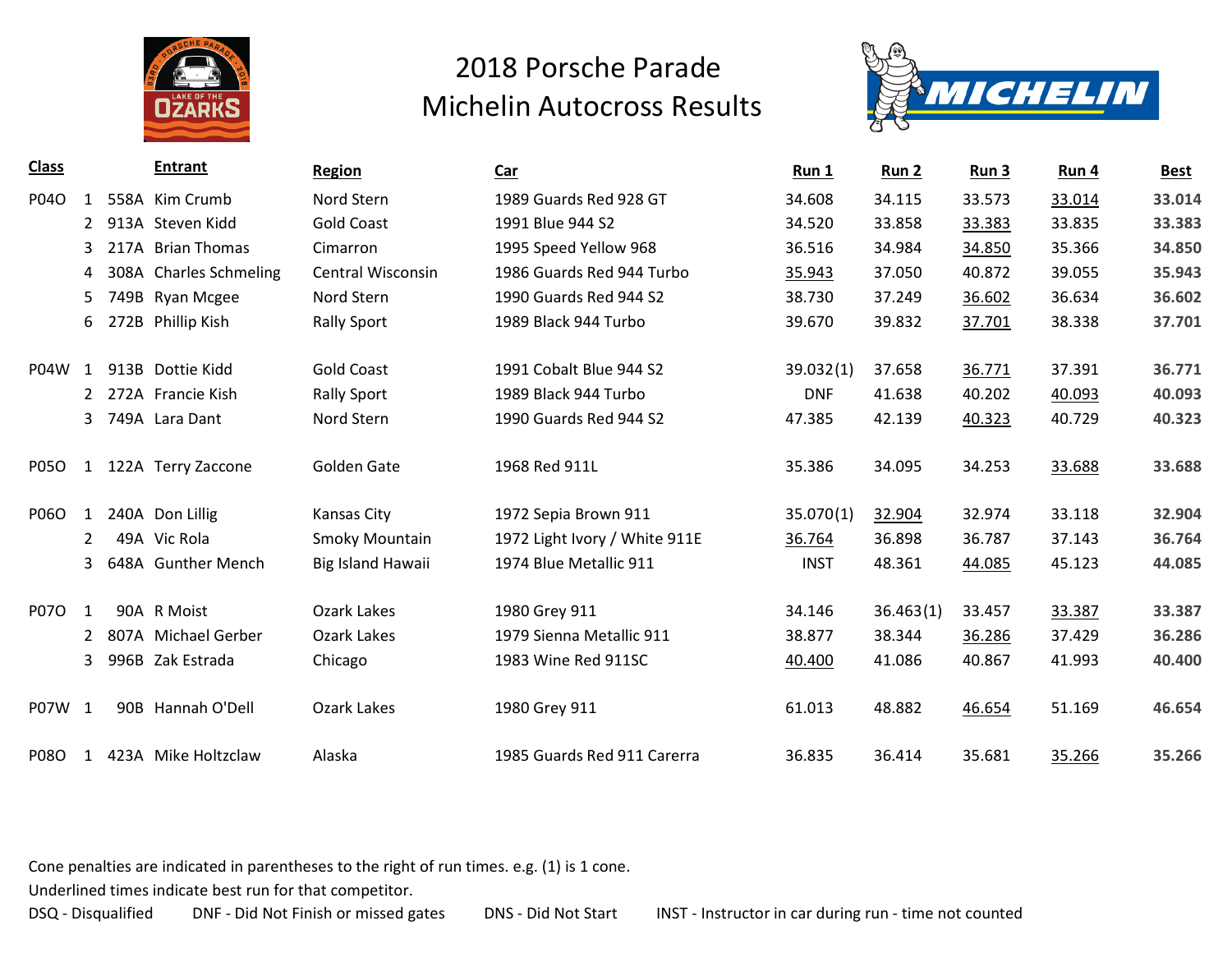



| <b>Class</b> |                | <b>Entrant</b>             | <b>Region</b>            | Car                               | Run 1       | Run 2     | Run 3       | Run 4     | <b>Best</b> |
|--------------|----------------|----------------------------|--------------------------|-----------------------------------|-------------|-----------|-------------|-----------|-------------|
| P09O         | 1              | 159A R. Wade Miller        | Allegheny                | 1995 Red 911                      | 37.340      | 37.350    | 38.160      | 35.901    | 35.901      |
|              | $2^{\circ}$    | 533A Steve Greentree       | Longhorn                 | 1991 Guards Red 911               | 37.308      | 36.670    | 36.637      | 36.382    | 36.382      |
|              | 3              | 381A Bill Simon            | Rocky Mountain           | 1996 Midnight Blue Metallic 993   | 38.480      | 36.997    | 37.970      | 36.933    | 36.933      |
|              |                |                            |                          |                                   |             |           |             |           |             |
| P100         | 1              | 28A James Cambron          | Heart O Dixie            | 1996 Polar Silver 993 Turbo       | 34.939      | 34.573    | 33.941      | 34.002    | 33.941      |
|              | $2^{\circ}$    | 494A Thomas Briest         | Suncoast Florida         | 2003 Red 996                      | 34.981      | 34.227    | 33.978      | 34.474    | 33.978      |
|              | 3              | 13A Bob Gutjahr            | Chesapeake               | 2004 GT Silver Metallic 996       | 35.990      | 34.990    | 35.741      | 34.906    | 34.906      |
|              | 4              | 141A Joshua Gutjahr        | Maverick                 | 2004 GT Silver Metallic 996       | 39.932(1)   | 35.365    | 34.953      | 40.379(3) | 34.953      |
|              | 5              | 101A Russell Bell          | Central Indiana          | 2004 Red 911                      | 37.597      | 35.519    | 35.318      | 37.043    | 35.318      |
|              | 6              | 963A Richard Basham        | Kentucky                 | 2002 Gray 911                     | 36.145      | 35.784    | 35.460      | 36.888(1) | 35.460      |
|              | $\overline{7}$ | 173A Steven Regener        | <b>Pacific Northwest</b> | 1999 Red 911 C4                   | 38.209      | 36.489    | 36.636      | 36.711    | 36.489      |
|              |                |                            |                          |                                   |             |           |             |           |             |
| P10W 1       |                | 13B Ellen Beck             | Chesapeake               | 2004 GT Silver Metallic 996       | 37.047      | 36.748    | 36.214      | 35.782    | 35.782      |
|              |                |                            |                          |                                   |             |           |             |           |             |
| P110         | $\mathbf{1}$   | 612A Mikel Matthews        | Longhorn                 | 2012 Black Cayman R               | 37.334(2)   | 34.953(1) | 32.492      | 33.755    | 32.492      |
|              |                | 2 375B Gregory Goodman     | St Louis                 | 2009 Black 911 Carrera 4S         | 33.441      | 32.529    | 37.626      | 34.566(1) | 32.529      |
|              | 3              | 692A Randy Pidhayny        | Rocky Mountain           | 2016 Silver Boxster Spyder        | 34.952      | 34.241    | 33.819      | 33.156    | 33.156      |
|              | 4              | 336A Andrew Skura          | Chicago                  | 2012 White Cayman R               | 37.732      | 35.314    | 34.178      | 34.187    | 34.178      |
|              | 5.             | 365A John Heverling        | Carolinas                | 2012 White Cayman R               | 40.245      | 39.803    | 39.996(1)   | 38.749    | 38.749      |
|              |                |                            |                          |                                   |             |           |             |           |             |
| <b>P11W</b>  | 1              | 375A Nancy Goodman         | St Louis                 | 2009 Black 911 Carrera 4S         | 33.534      | 34.161    | 45.245      | 35.193    | 33.534      |
|              |                | 2 336B Anna Skura          | Chicago                  | 2012 White Cayman R               | 35.642      | 36.198    | 38.163      | 37.227    | 35.642      |
|              |                | 3 630C2 Francesca Milavetz | Central Iowa             | 2016 Sapphire Blue Boxster Spyder | 39.962      | 36.873    | 36.987      | 36.473    | 36.473      |
|              | 4              | 630B Mary Milavetz         | Central Iowa             | 2016 Sapphire Blue Boxster Spyder | 44.566      | 41.613    | <b>INST</b> | 40.047    | 40.047      |
|              | 5.             | 865B Carol Evans           | Potomac                  | 2018 Agate Gray 911 4GTS          | <b>INST</b> | 51.104    | 44.724      | 44.094    | 44.094      |

Cone penalties are indicated in parentheses to the right of run times. e.g. (1) is 1 cone.

Underlined times indicate best run for that competitor.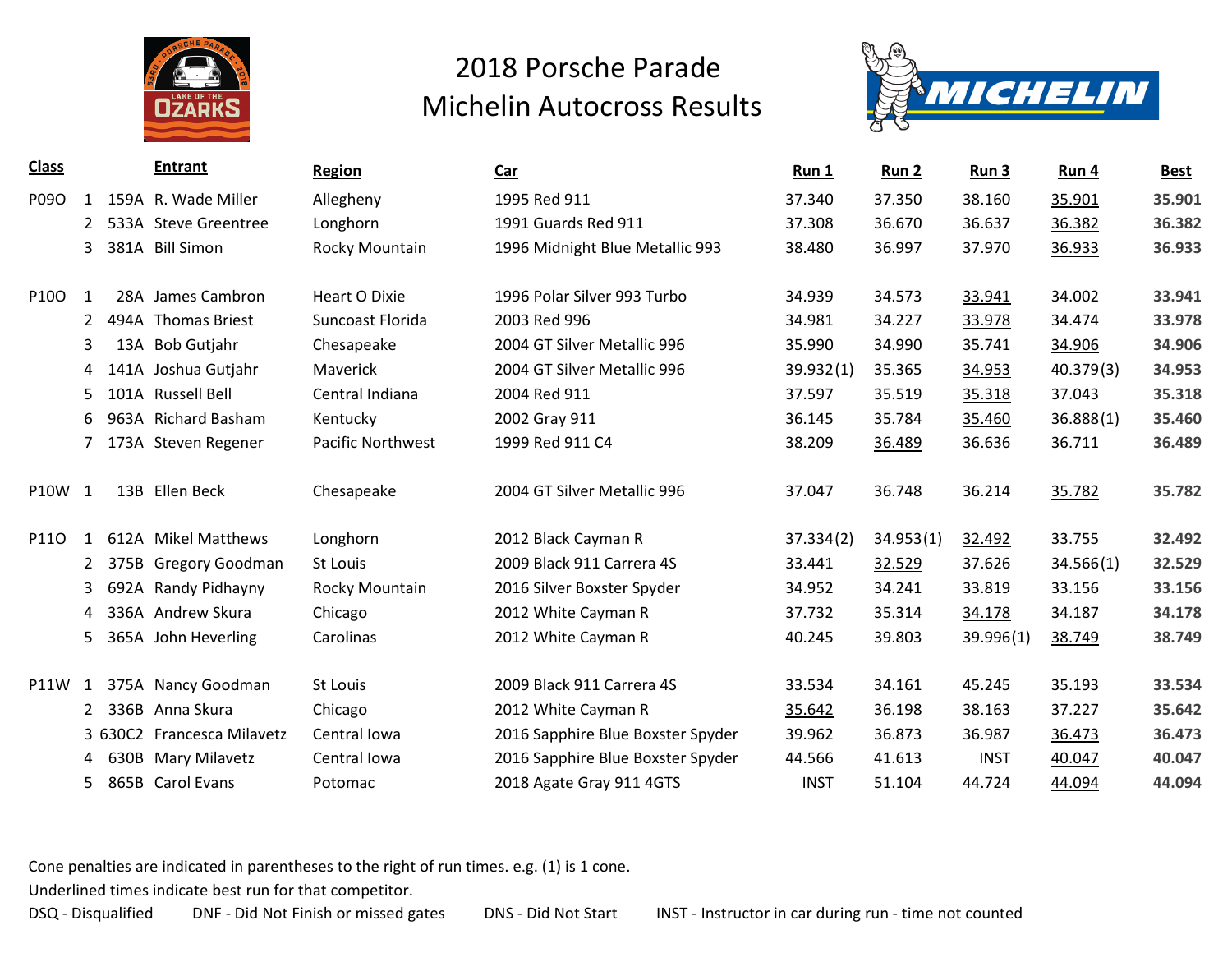



| <b>Class</b> |              | <b>Entrant</b>                   | <b>Region</b>      | Car                                  | Run 1       | Run 2       | Run 3     | Run 4       | <b>Best</b> |
|--------------|--------------|----------------------------------|--------------------|--------------------------------------|-------------|-------------|-----------|-------------|-------------|
| P120         | 1            | 3B Bob Rath                      | Chicago            | 2016 White Cayman GT4                | 33.786      | 33.950      | 32.430    | 32.479      | 32.430      |
|              | 2            | 33A Todd Benz                    | Fox Valley         | 2016 Agate Gray Cayman GT4           | 33.461      | 33.502      | 34.249    | <b>INST</b> | 33.461      |
|              | 3            | 95A Joe Keeling                  | Ozark              | 2011 Speed Yellow 911                | 36.889(1)   | 35.518      | 35.521    | <b>DNS</b>  | 35.518      |
|              |              |                                  |                    |                                      |             |             |           |             |             |
| P130         | 1            | 438A Michael Mulligan            | Jersey Shore       | 2015 Carrara White metallic 911S     | 34.439      | 33.015      | 33.511    | 38.122(2)   | 33.015      |
|              | 2            | 473A Thomas Divilio              | Chesapeake         | 2015 Black Turbo                     | 36.507      | 35.243      | 34.112    | 35.634(1)   | 34.112      |
|              | 3            | 853A Bill Broderick              | St Louis           | 2015 Black 911 Turbo                 | <b>INST</b> | <b>INST</b> | 39.922    | 39.415      | 39.415      |
|              |              |                                  |                    |                                      |             |             |           |             |             |
| P13W         | 1            | 473B Lisa Gritti                 | Chesapeake         | 2015 Black Turbo                     | <b>INST</b> | 51.591      | 51.329    | 44.314      | 44.314      |
|              |              |                                  |                    |                                      |             |             |           |             |             |
| P140         | $\mathbf{1}$ | 709A Terry Morris                | Wichita            | 1999 Arena Red Boxster               | 35.365(1)   | 32.586      | 34.541(1) | 32.733      | 32.586      |
|              |              | 2 934A Michael Hays              | <b>White River</b> | 1998 Arena Red Boxster               | 38.936      | 39.348(1)   | 37.440    | 37.028      | 37.028      |
|              |              |                                  |                    | 2004 Blue Boxster S                  |             |             |           |             |             |
| P150         | 1            | 182B Bill Sumansky               | Suncoast Florida   |                                      | 32.872      | 32.103      | 36.765(2) | 42.421      | 32.103      |
|              |              | 2 448A Mike Gray                 | Wichita            | 2001 blue Boxster S                  | 34.017      | 33.345      | 32.374    | 32.260      | 32.260      |
|              | 3            | 356A Charles Passut              | Shenandoah         | 2014 Blue Cayman                     | 36.172      | 37.030      | 35.612    | 35.126      | 35.126      |
|              | 4            | 112A Richard Chitty              | Chesapeake         | 2008 Silver Boxster                  | 37.857      | 38.999(1)   | 36.525    | 37.861      | 36.525      |
|              | 5.           | 912A Mike Miller                 | St Louis           | 2014 Sapphire Blue Cayman            | 41.471      | 38.908      | 38.101    | 36.813      | 36.813      |
|              |              |                                  |                    |                                      |             |             |           |             |             |
| P15W         | 1            | 182A Tori Lewis                  | Suncoast Florida   | 2004 Blue Boxster S                  | 34.825      | 34.561      | 34.126    | 34.764      | 34.126      |
|              |              |                                  |                    |                                      |             |             |           |             |             |
| P160         | 1            | 815A Robert Fullriede            | St Louis           | 2010 Basalt Black Cayman S           | 34.892      | 34.055(1)   | 33.801    | 32.297      | 32.297      |
|              |              | 2 899A Wallace Lindenmuth        | Sonnenschein       | 2010 Silver Cayman S                 | 36.597      | 34.866      | 35.727    | 35.231      | 34.866      |
|              | 3            | 828A Christopher Williams Acadia |                    | 2008 Midnight Blue Metallic Cayman S | <b>DNF</b>  | 39.934      | 39.585(1) | 37.417      | 37.417      |

Cone penalties are indicated in parentheses to the right of run times. e.g. (1) is 1 cone.

Underlined times indicate best run for that competitor.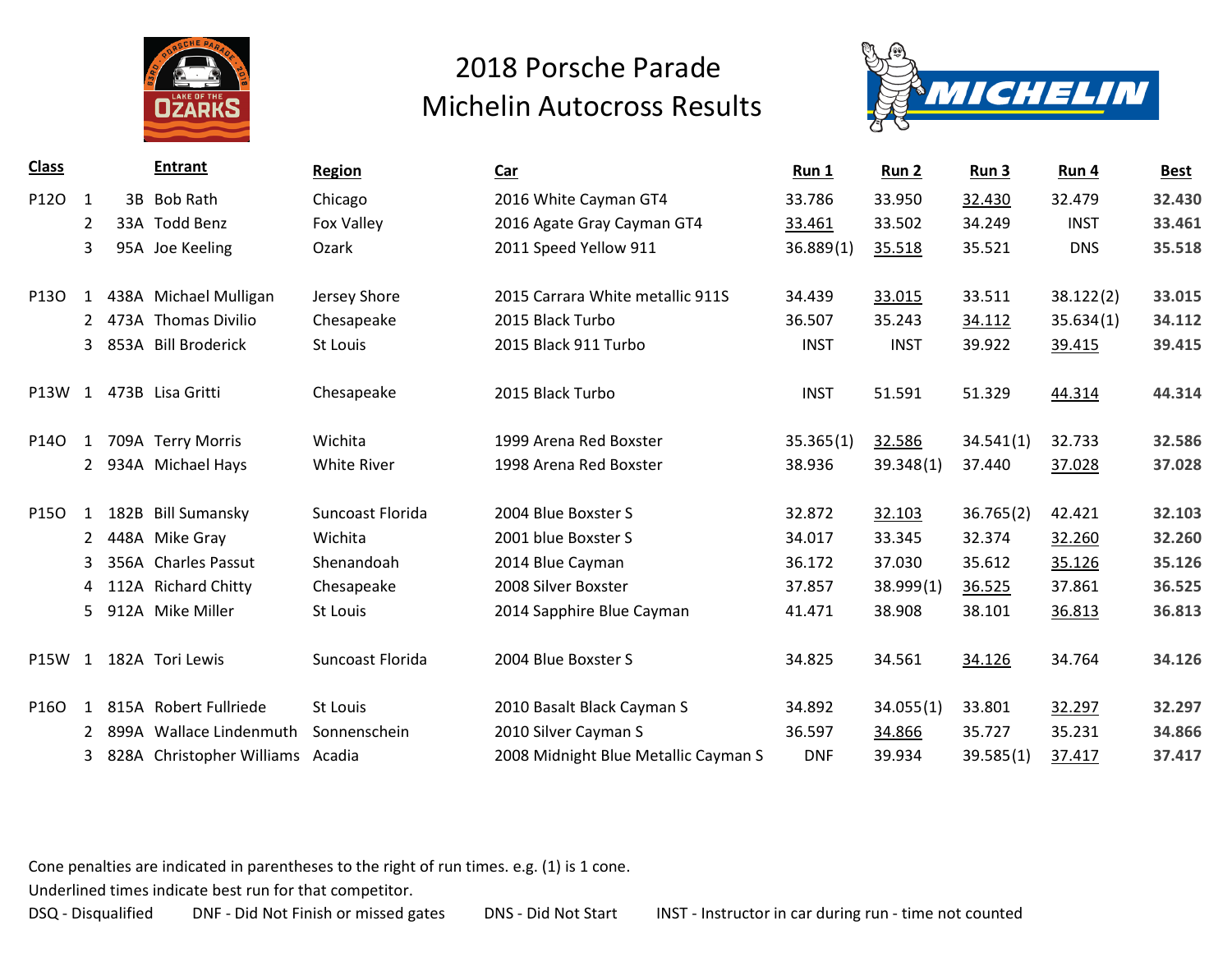



| <b>Class</b> |                |     | <b>Entrant</b>            | <b>Region</b> | <b>Car</b>                  | Run 1      | Run 2     | Run 3     | Run 4     | <b>Best</b> |
|--------------|----------------|-----|---------------------------|---------------|-----------------------------|------------|-----------|-----------|-----------|-------------|
| P170         | 1              |     | 5A Manny Alban            | Chesapeake    | 2012 White Cayenne Turbo    | 33.956     | 33.849    | 35.120    | 35.325    | 33.849      |
|              | $\overline{2}$ | 60A | Steve Hoffman             | Spacecoast    | 2009 Red Cayenne GTS        | 36.567     | 35.911    | 35.317    | 34.650    | 34.650      |
|              | 3              |     | 107B Steve Wood           | Chesapeake    | 2012 White Cayenne Turbo    | 37.206     | 34.877    | 35.275    | 35.371    | 34.877      |
|              | 4              |     | 630A Gary Milavetz        | Central Iowa  | 2016 GT Silver Panamera GTS | 38.359     | 38.916(1) | 36.810    | 36.167    | 36.167      |
| <b>P17W</b>  |                |     | 1 630C1 Marisa Milavetz   | Central Iowa  | 2016 GT Silver Panamera GTS | <b>DNF</b> | 44.695    | 43.742    | 40.847    | 40.847      |
| 1010         | 1              |     | 463A Christopher Griesbau | Ozark Lakes   | 1973 Silver 914             | 34.462     | 33.844    | 33.820    | 33.791    | 33.791      |
|              | $\overline{2}$ |     | 65A Edward Mayo           | Maverick      | 1967 Marathon blue 911      | 34.042     | 34.300    | 34.070    | 33.820    | 33.820      |
|              | 3              |     | 585A Joel Aurand          | St Louis      | 1987 Sliver 944S            | 40.637     | 38.426    | 38.779    | 38.071    | 38.071      |
| 101W         | 1              |     | 463B Jill Griesbaum       | Ozark Lakes   | 1973 Silver 914             | 38.500     | 39.129    | 37.081    | 36.497    | 36.497      |
|              | $\mathbf{2}$   |     | 920A Julia Underwood      | Maverick      | 1967 Marathon Blue 911S     | 53.296(1)  | 39.906    | 40.283    | 39.094    | 39.094      |
| 1020         |                |     | 1 283A William Thorp      | San Diego     | 2000 Silver Boxster         | 31.237     | 31.122    | 33.337(1) | 31.330    | 31.122      |
| 102W         | $\mathbf{1}$   |     | 283B Katherine Thorp      | San Diego     | 2000 Silver Boxster         | 34.607(2)  | 32.767(1) | 30.517    | 30.570    | 30.517      |
| <b>1040</b>  | $\mathbf{1}$   |     | 183A Richard Moist        | Ozark Lakes   | 2004 Silver 911             | 35.259     | 37.391(1) | 39.258    | 34.528    | 34.528      |
| <b>I04W</b>  | 1              |     | 183B Cara Moist           | Ozark Lakes   | 2004 Silver 911             | 42.155     | 40.441    | 40.903    | 39.822    | 39.822      |
| <b>1050</b>  | 1              |     | 62A Dan Dazzo             | Chesapeake    | 2011 Meteor Grey Cayman S   | 34.548(1)  | 31.795    | 31.356    | 31.390    | 31.356      |
|              | $\mathbf{2}$   |     | 923A Erik Lindbloom       | St Louis      | 1998 Blue 911               | 41.660     | 40.094    | 37.289    | 39.185    | 37.289      |
| M010 1       |                |     | 210A Andrew Blyholder     | Golden Gate   | 1975 Silver 914             | 29.708     | 28.760    | 33.228(2) | 30.407(1) | 28.760      |

Cone penalties are indicated in parentheses to the right of run times. e.g. (1) is 1 cone.

Underlined times indicate best run for that competitor.